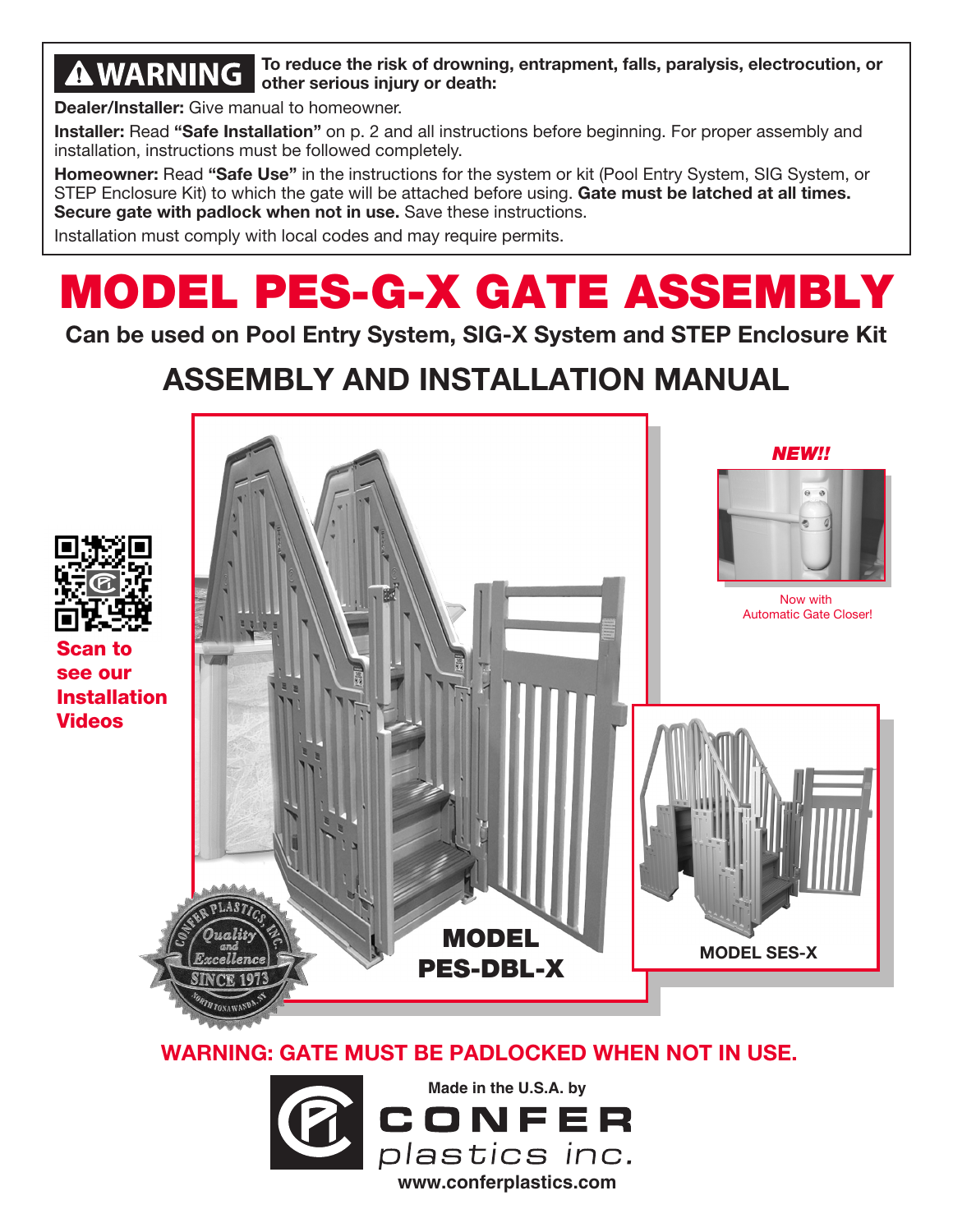### POOL ENTRY SYSTEM GATE ASSEMBLY MODEL # PES-G-X

| <b>BILL OF MATERIALS</b>          |                 |                |
|-----------------------------------|-----------------|----------------|
| <b>Parts List</b>                 | <b>Required</b> | Part #         |
| Gate                              |                 | 6-Gate-01      |
| <b>Hinge Mounting Post</b>        |                 | 6-Gate-02      |
| <b>Latch Mounting Post</b>        |                 | 6-Gate-03      |
| <b>Hardware Pack</b>              | <b>Required</b> | Part#          |
| #10 x 1-1/4" Screw                | 20              | $3 - 00 - 14C$ |
| #7 x 1/2" Screw                   | 8               | 3-Gate-01      |
| Padlock                           |                 | $3 - 00 - 03$  |
| <b>Gate Latch with Latch Barl</b> |                 | 3-Gate-06      |
| <b>Gate Closer</b>                |                 | 3-Gate-07      |



#### Tools Required

Cordless Drill 1/16 Drill Bit Phillips Screwdriver Bit Silicone Spray or Spray Lubricant

### Safe Installation

### **AWARNING**

To reduce the risk of electrocution, drowning, entrapment, falls, or other serious injury or death:

Check building codes/permitting. Consult your local Building Department before installation of your pool and equipment. Pool/equipment installation must comply with the codes of the authority having jurisdiction and may require permits (e.g., building, plumbing, electrical, zoning, etc.).

#### Use for intended purpose only

- Use only as swimming pool stairs.
- These steps are designed and manufactured for a specific pool wall height and/or deck of the pool check product specification and the height of your pool.

Check that you have all required parts. Check the contents of the carton with the Parts list for this step system. All parts and hardware are required. If any parts are missing, **DO NOT attempt to assemble or** install the steps. Instead, call Toll Free U.S. - 800-635-3213 or visit our web site at www.conferplastics. com for assistance.

Select an appropriate location - The step system must be located on a solid base.

#### Follow all instructions

- For stable, correct assembly and installation, all instructions must be followed completely and in the sequence shown.
- Follow the manufacturer's recommendations for the safe use of all hand tools and equipment used during installation.

Cordless drill only - no corded drills near pool. Use a cordless drill for assembly and installation. To reduce the risk of electrocution, NEVER use a corded drill in or around a pool.

Lift safely. When lifting awkward or heavy loads, have another person help you.

#### Double check after installation

- Before using the product, after assembly and installation, go over the instructions and procedures again to make sure nothing has been overlooked.
- Make sure that safety labels are installed and legible.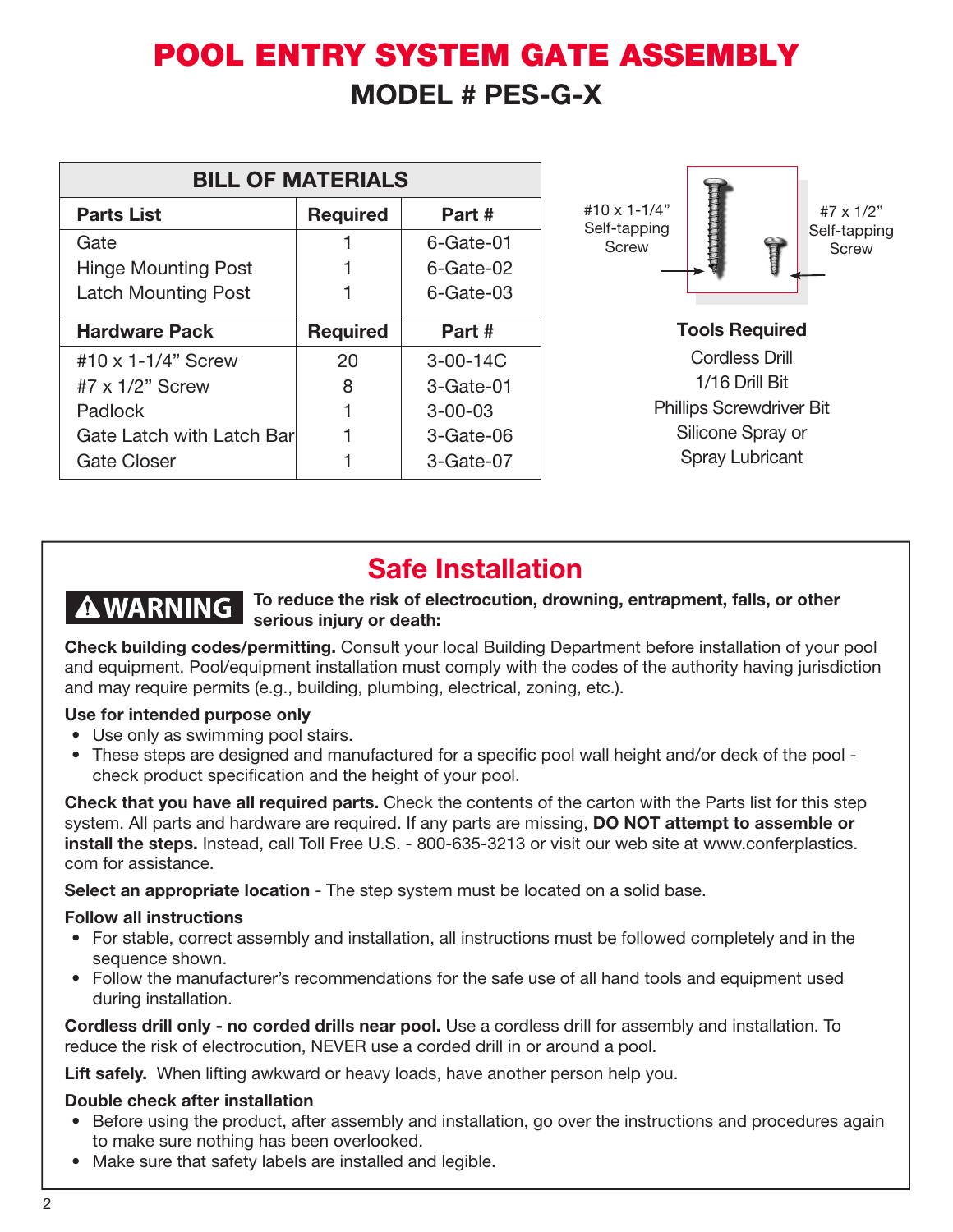#### Step #1

Spread open the flange of the hinge mounting post and slide it down over the right side panel until the bottom edge of the hinge post and the bottom edge of the side panel are even.



#### Step #4

Spread open the flange of the latch mounting post and slide it down over the left side panel. Slide the post up or down until the support knob closes properly into the recess on the post. Once the latch post is aligned so the gate closes properly fasten the post to the side panel using six (6) #10 x 1-1/4" screws.

#### Step #2

With a cordless drill, fasten the hinge post to the side panel using six of the #10 x 1-1/4" self-tapping screws at the pre-marked spots on each side of the hinge post (3 per side).

#### WARNING! Using a corded drill near pool may result in electrocution.



#### Step #3

Slide the open gate hinge through the hinge post pin opening and wrap the gate hinge around the hinge pin. Fasten the hinge at the four pre-marked spots using the #7 x 1/2" self-tapping screws (4 per hinge).



#### Step #5

Install the latch on the mounting block located on the upper portion of the latch post using four (4) #10 x 1-1/4" screws.



Close the gate and align the latch bar by locking it into the gate latch as shown. Secure the latch bar to the gate with two  $(2)$  #10 x 1-1/4" screws.

#### Step #7

The PES-G includes a gate closer. Mount the closer on the flat recessed are on the hinge post (see diagram to left).

To adjust tension on the closer after installation see detailed instructions on closer package.





DO NOT use the slide plate. It is for metal/wood finish wear and will not work with our gravity hinge.

Note: Spraying the gate hinges with a silicone spray will aid in the self-closing action.

#### WARNING: GATE MUST BE LOCKED WHEN POOL IS NOT IN USE.